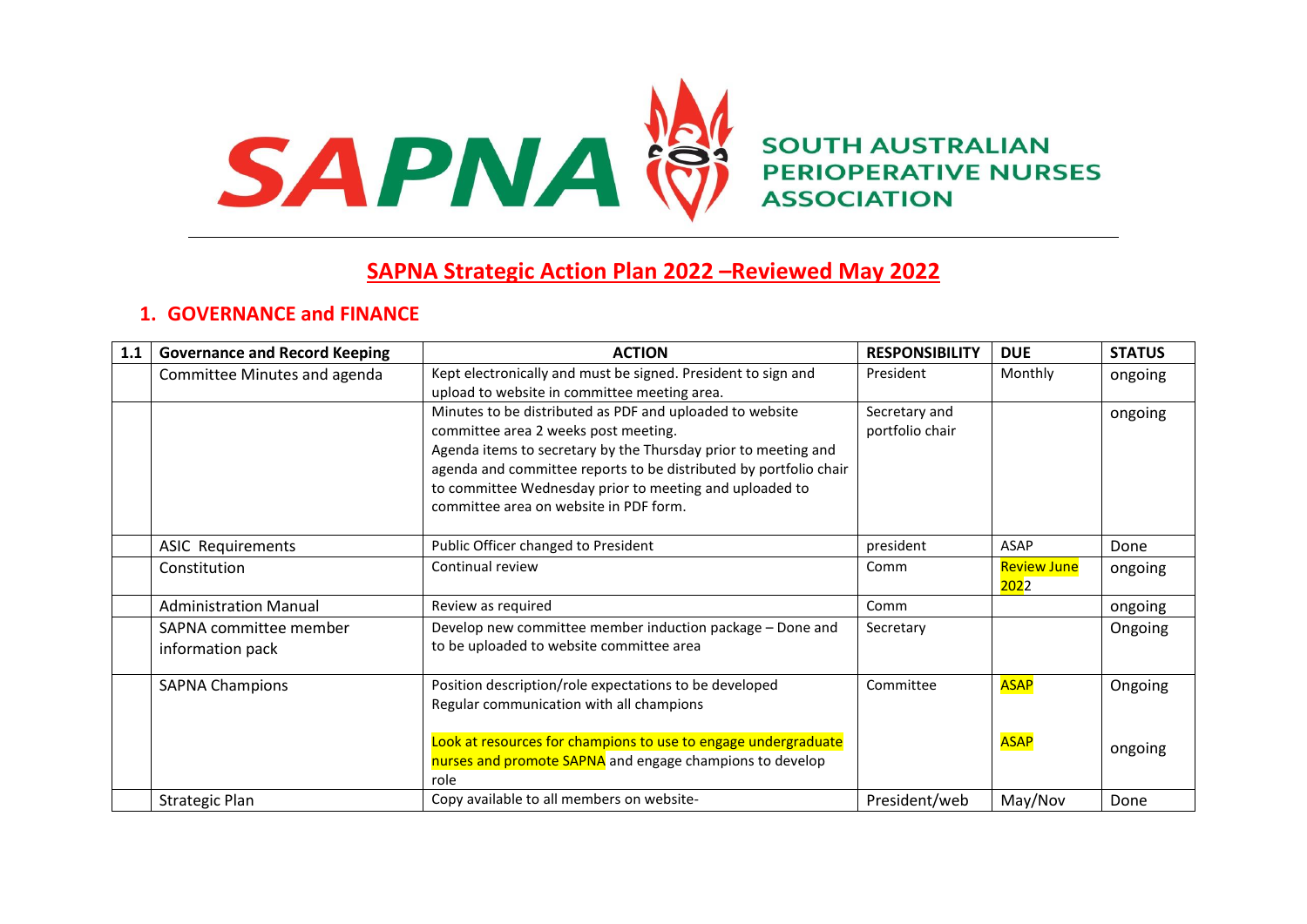|     |                                 | To be on every Agenda and discussed at May committee meeting                                                                                                                                                           |                                                   |                  |                      |
|-----|---------------------------------|------------------------------------------------------------------------------------------------------------------------------------------------------------------------------------------------------------------------|---------------------------------------------------|------------------|----------------------|
|     | <b>Risk Register</b>            | & Nov strategic planning meeting<br>developed and updated each year at strategic planning meeting<br>and review at May meeting                                                                                         | Comm                                              | Review<br>6mthly | ongoing              |
|     | <b>Committee Office Bearers</b> | Roles/review/chair to compile workflow chart for handover-<br>Strategic planning<br>Secretariat role to be taken over by committee portfolios                                                                          | Portfolio holders                                 | <b>ASAP</b>      | Ongoing<br>Done      |
|     | Committee reports AGM           | All reports due 30 days prior to AGM reports to secretary                                                                                                                                                              | Portfolio holders                                 | yearly           | ongoing              |
| 1.2 | <b>Committee Development</b>    |                                                                                                                                                                                                                        |                                                   |                  |                      |
|     | Mentorship                      | All Committee to help and President provides mentorship to new<br>Committee member's organisational chart<br>Badges to all new committee members                                                                       | Comm<br>Secretary                                 |                  | Ongoing              |
|     |                                 | Committee shirts - Keep colour - logo<br>SAPNA scrubs tops                                                                                                                                                             | <b>FD</b>                                         |                  | completed            |
|     | <b>Skills and Training</b>      | Any relevant courses circulate and apply as required                                                                                                                                                                   |                                                   |                  | ongoing              |
|     | <b>Associations Forum</b>       | 12mth bronze membership                                                                                                                                                                                                |                                                   | Sept 22          | ongoing              |
| 1.3 | <b>Treasurer / Finances</b>     |                                                                                                                                                                                                                        |                                                   |                  |                      |
|     | Budget 2022                     | <b>Budget spreadsheets for SAPNA</b><br>Conference separate budgets<br><b>Education budgets</b>                                                                                                                        | Treasurer<br>Conf Chair<br><b>Education chair</b> | May & Nov        | Ongoing              |
|     |                                 | Planning for 2022: website, membership fees, grants, equipment,<br>ongoing cost for services (zoom, xero, paypal, website, book<br>keeping, ACORN)                                                                     | Treasurer                                         | Done             |                      |
|     | <b>Committee Grants</b>         | Committee grant limits for LA Conferences \$1000 limit.<br>Negotiable as required<br>Follow up grants from recipients with reports to committee and<br>or newsletter<br>Updating forms to reflect current requirements | Comm                                              |                  | Ongoing<br>completed |
|     | <b>Member Grants</b>            | grant every 2 years for \$1000 National,<br>\$1500 International budget to reflect state and national<br>conference year<br>Follow up report and receipts<br>Updating of forms to reflect current requirements         | Comm                                              |                  | Done                 |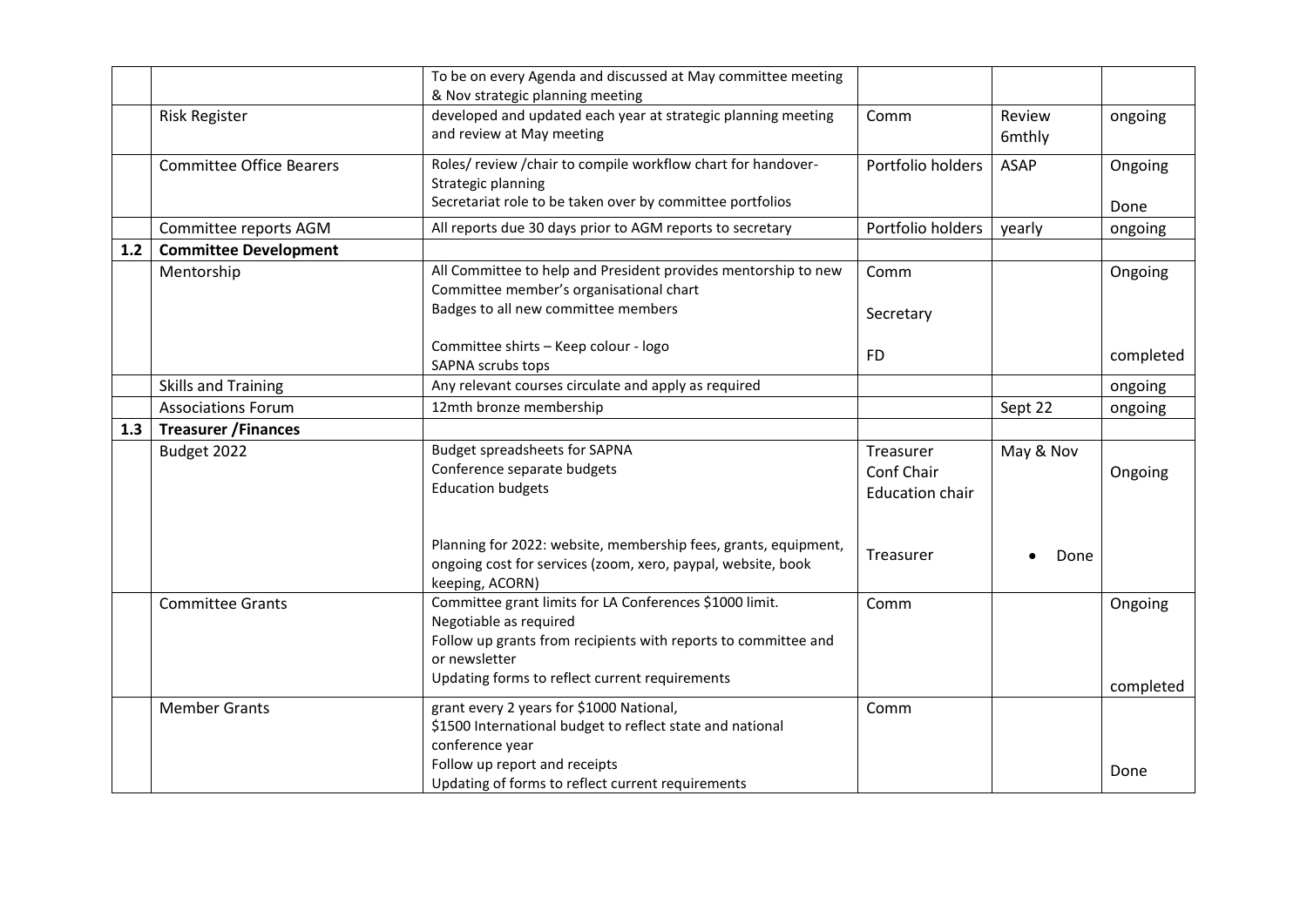| <b>Insurance</b><br><b>POIIC</b> | registe<br>ះ and<br>AVAM<br>∠ mor′<br>nut<br>Revie<br>۰۱۸<br>'NISN.<br>. .<br>しらいい | Comn | Nov | <b>ON</b> EQINE |
|----------------------------------|------------------------------------------------------------------------------------|------|-----|-----------------|

## **2. EDUCATION & RESEARCH**

| 2.1 | <b>Education Committee</b>                               | <b>ACTION</b>                                                                                                                                                                                                                                                                                                                                                                                                                                                   | <b>RESPOSIBILITY</b> | <b>DUE BY</b> | <b>STATUS</b>      |
|-----|----------------------------------------------------------|-----------------------------------------------------------------------------------------------------------------------------------------------------------------------------------------------------------------------------------------------------------------------------------------------------------------------------------------------------------------------------------------------------------------------------------------------------------------|----------------------|---------------|--------------------|
|     | To be first item at Meetings                             | First on Committee meeting Agenda                                                                                                                                                                                                                                                                                                                                                                                                                               | Secretary, CH        |               | Done               |
|     | <b>Education Sessions 2022</b>                           | Ensure trade reps invited to meetings<br>Investigate recording of education sessions and then having these<br>available on website for members to watch.                                                                                                                                                                                                                                                                                                        | Sec<br>Website       |               | ongoing            |
|     |                                                          |                                                                                                                                                                                                                                                                                                                                                                                                                                                                 |                      |               |                    |
|     | <b>Sponsors and Venues</b>                               | Defries sponsor evening session midyear                                                                                                                                                                                                                                                                                                                                                                                                                         | Ed                   |               | Completed          |
|     | Membership of education /<br><b>Conference Committee</b> | Chair, Conference convenor, Marketing, health trade partners,<br>education members plus any committee if interested<br>Responsibilities of Education Committee to be developed:<br>Saturday sessions<br>Surveys / evaluations<br>Marketing Flyers to promote sessions<br>Social media promotion<br><b>Engaging SAPNA Champions</b><br>Membership topics to engage members<br>To provide a non-profit quality value for money for members                        | Chair Ed             |               | Ongoing<br>ongoing |
|     | University engagement                                    | Adelaide University open days- Dean of nursing school?? Have<br>contact at each university<br>Follow up for both under and post grad student and evolve for<br>membership / Education<br>perioperative course in SA - Uni SA and Adelaide uni<br>UTAS as option for SAPNA members for courses<br>SAPNA undergraduate affiliation to all 3rd year students- look at<br>various options to engage and support those wanting access to<br>education opportunities. | Committee/marketing  |               | Ongoing<br>ongoing |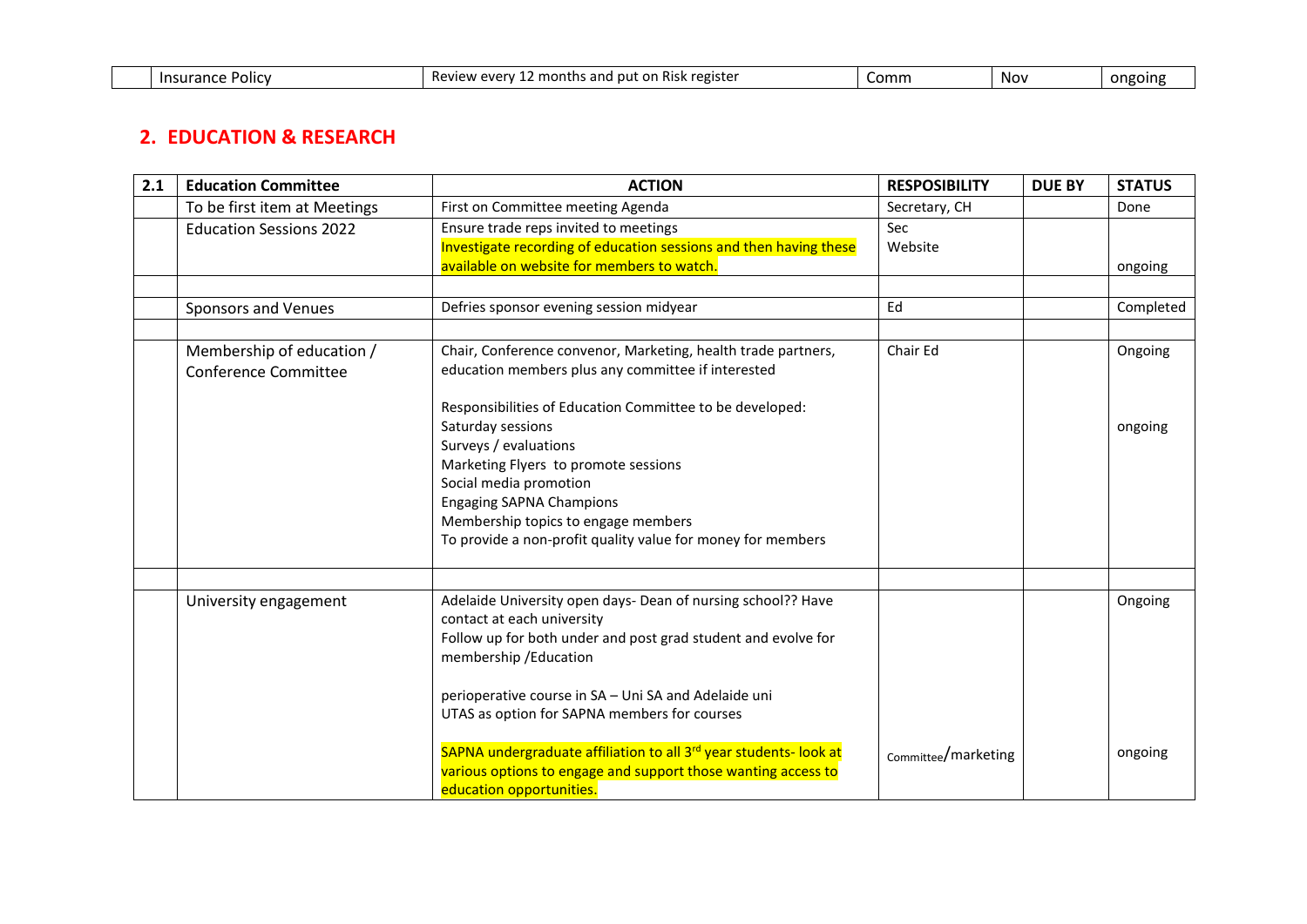|     | Checklists, timelines templates | Template to be developed Sat Education                        |           | done    |
|-----|---------------------------------|---------------------------------------------------------------|-----------|---------|
|     | Skill mix of Committees         | All disciplines should be represented on committee            |           | ongoing |
|     | Event management                | Events to be planned                                          |           | ongoing |
|     |                                 |                                                               |           |         |
|     |                                 |                                                               |           |         |
| 2.2 | <b>Conference Committee</b>     |                                                               |           |         |
|     | 2023 State Conference           | Venue to be looked for Adelaide Oval/convention/entertainment |           |         |
|     |                                 | options                                                       |           |         |
|     | 2022 CSW                        | Venue to be sourced for 2022 - Barossa Weintal 7-8 Oct 2022   | <b>FD</b> | Done    |
|     |                                 |                                                               |           |         |
|     | Checklists/timelines/templates  |                                                               |           |         |
|     |                                 |                                                               |           |         |

# **3.0 PROFESSIONAL ISSUES & ADVOCACY**

|    |                                                                               | <b>ACTION</b>                                                                                                                                                                                                                                                         | <b>RESPONSIBILITY</b>  | <b>DUE BY</b> | <b>STATUS</b>  |
|----|-------------------------------------------------------------------------------|-----------------------------------------------------------------------------------------------------------------------------------------------------------------------------------------------------------------------------------------------------------------------|------------------------|---------------|----------------|
|    | <b>SA Chief Nurse</b>                                                         | <b>Connection with new Chief Nurse</b>                                                                                                                                                                                                                                | president              |               | Ongoing        |
|    | ANMF                                                                          | As required                                                                                                                                                                                                                                                           |                        |               | As<br>required |
| E  | SAHealth Links & Private Health<br>care Settings and private<br>organisations | Develop where opportunities present for periop nurses week with<br>each local network to be approached for promotion of<br><b>Perioperative nurses.</b><br>Provide information to State Health minister to promote National<br>Perioperative Nurses week October 2022 | Committee<br>president | July          | Ongoing        |
| Ed | University Liaisons / High schools                                            | Jo Perry Adelaide Uni<br>– Uni SA<br>– Flinders Uni<br>Sacred Heart College - Prue Wilcox                                                                                                                                                                             | comm                   |               | ongoing        |
|    | ANZCA morbidity and mortality                                                 | Committee representative                                                                                                                                                                                                                                              | President              |               | ongoing        |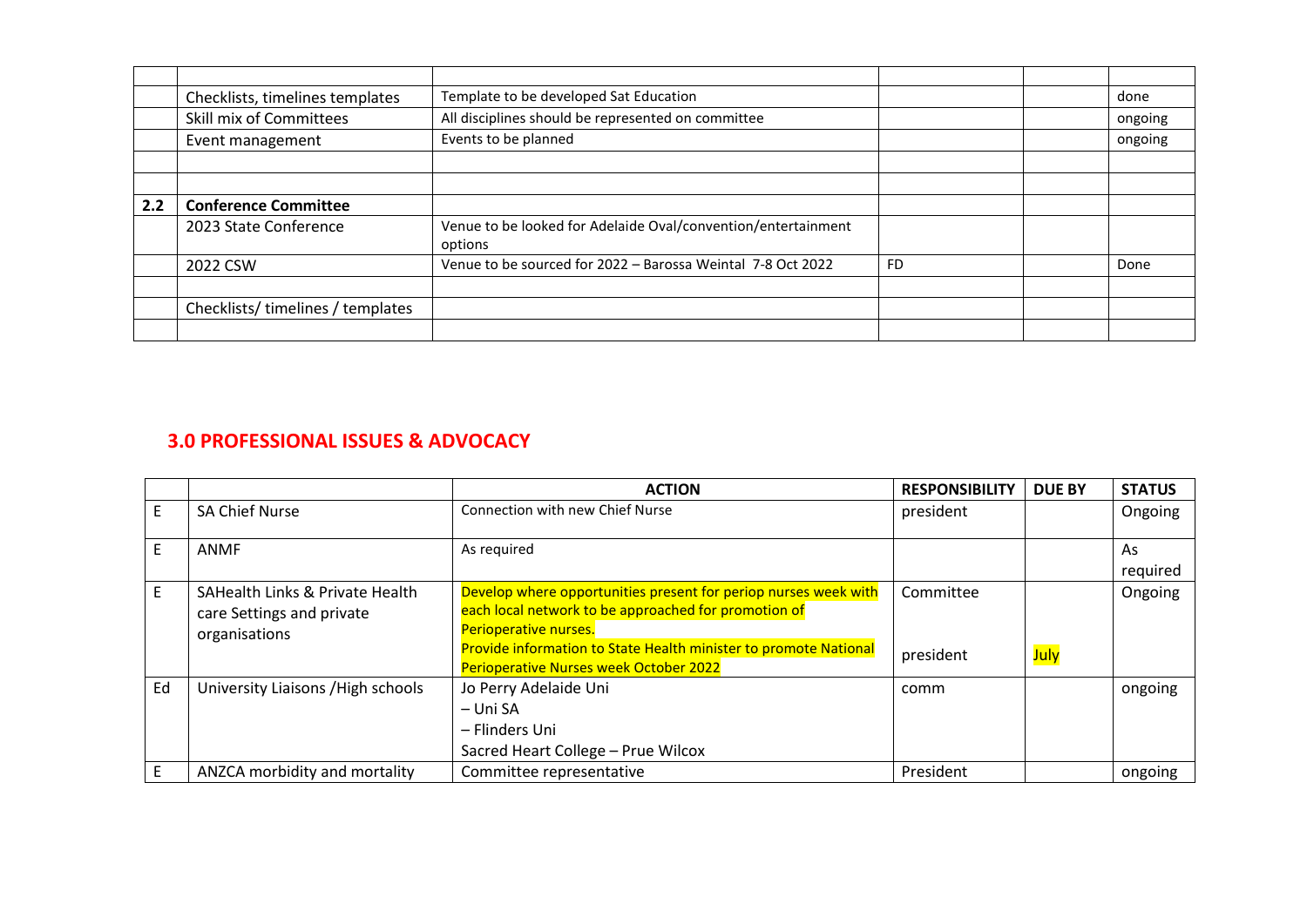# **4.0 MEMBERSHIP & MARKETING**

|                                | <b>ACTION</b>                                                                                                                                                                               | <b>RESPONSIBILITY</b>        | <b>DUE BY</b> | <b>STATUS</b> |
|--------------------------------|---------------------------------------------------------------------------------------------------------------------------------------------------------------------------------------------|------------------------------|---------------|---------------|
| Membership Renewal             | Follow up non-renewals                                                                                                                                                                      | membership                   |               | done          |
| <b>Membership Milestones</b>   | Continue as popular with members (under renewals) as above<br>Change process at conference for award giving. Not applicable to<br>life members                                              | secretary                    |               | ongoing       |
| New Member referral Incentives | Refer a member prize drawn at AGM<br>prize \$100 gift voucher or 1 yr SAPNA membership prize option                                                                                         | Web                          | <b>ASAP</b>   | ongoing       |
| <b>SAPNA Newsletter</b>        | To be done by newsletter committee members with assistance<br>from all committee members.<br>March /June /Sept/Dec – articles by $1st$ of the month.<br><b>Committee Bios to Nikki ASAP</b> | Newsletter -<br><b>Nikki</b> |               | ongoing       |
| Social Media                   | Promoting of SAPNA on all social media platforms.                                                                                                                                           | marketing                    |               | ongoing       |
| Marketing                      | Engaging champions and assisting them with resources to promote<br>SAPNA at workplaces. looking to create TPPP packages with SAPNA<br>bags and information.                                 | marketing                    |               | ongoing       |
| Reciprocal L A Agreement       | Reciprocal rights to Education with other LA's                                                                                                                                              |                              |               | complete      |
| <b>Branding</b>                | Logo to be protected and not stretched or look changed                                                                                                                                      |                              |               | complete      |
| Membership Engagement          | Members can attend meetings under Chatham house rules and<br>without voting rights<br>Invite members attend via newsletter<br>Member profiles - every newsletter,                           | Sec/ newsletter              |               | ongoing       |
| <b>SAPNA Champions</b>         | Champions to be encouraged and supported at each work site.<br>Champions to be guided by Marketing Chair and meetings to be<br>organised to assist them by end of the year.                 | Marketing                    |               | ongoing       |
| Website                        | Updating of website to create new website with easier member<br>integration and easy use                                                                                                    | FD/Alicia                    |               | done          |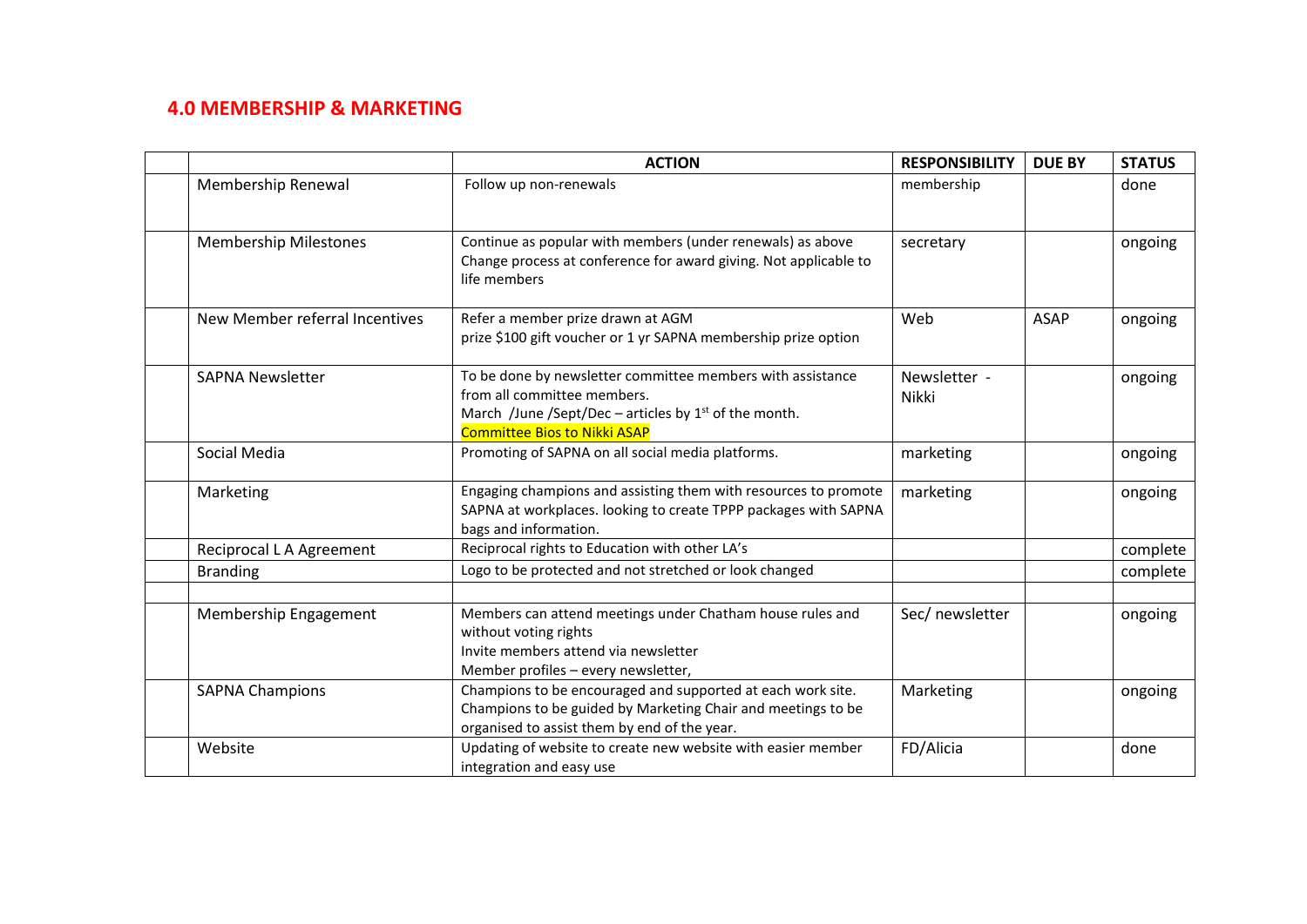| Day Surgery group | Offer discounted 12mth membership to all day surgery nurses at | president | ongoing |
|-------------------|----------------------------------------------------------------|-----------|---------|
|                   | \$50 and encourage them to remain SAPNA members with           |           |         |
|                   | involvement in education days and Conference programming.-     |           |         |
|                   | Group to dissolve and be offered SAPNA membership              |           |         |

### **5.0 COMMUNICATION**

|                                  | <b>ACTION</b>                                                                                                                                        | <b>RESPONSIBILITY</b> | <b>DUE BY</b>   | <b>STATUS</b>  |
|----------------------------------|------------------------------------------------------------------------------------------------------------------------------------------------------|-----------------------|-----------------|----------------|
|                                  |                                                                                                                                                      |                       |                 |                |
| SA Health and The Chief Nurse    | <b>Expand SAPNA profile</b><br>- Perioperative Nurses Day - for example recognition<br>President and ACORN Director only ones to comment to<br>media | President             |                 | Ongoing        |
| <b>Communication to Managers</b> | Periop managers / Educators/ get list as to who they are<br>to promote SAPNA membership and education activities                                     | Marketing/education   | <b>March 22</b> | <b>Ongoing</b> |
|                                  |                                                                                                                                                      |                       |                 |                |
| Universities                     | Head of Nursing departments - plan links                                                                                                             | committee             |                 | ongoing        |
|                                  |                                                                                                                                                      |                       |                 |                |
| Social media                     | Facebook, Instagram, Website and<br>Member survey                                                                                                    | Marketing/Social      |                 | ongoing        |

#### **6.0 SECRETARIAT**

|                                      | <b>ACTION</b>                                                     | <b>RESPONSIBILITY</b> | <b>DUE BY</b> | <b>STATUS</b><br>- |
|--------------------------------------|-------------------------------------------------------------------|-----------------------|---------------|--------------------|
| .<br>Roles<br>; and responsibilities | - 11<br>d to committee portfolios<br>l roles transferred :<br>AII | .comm                 |               | done               |
|                                      |                                                                   |                       |               |                    |